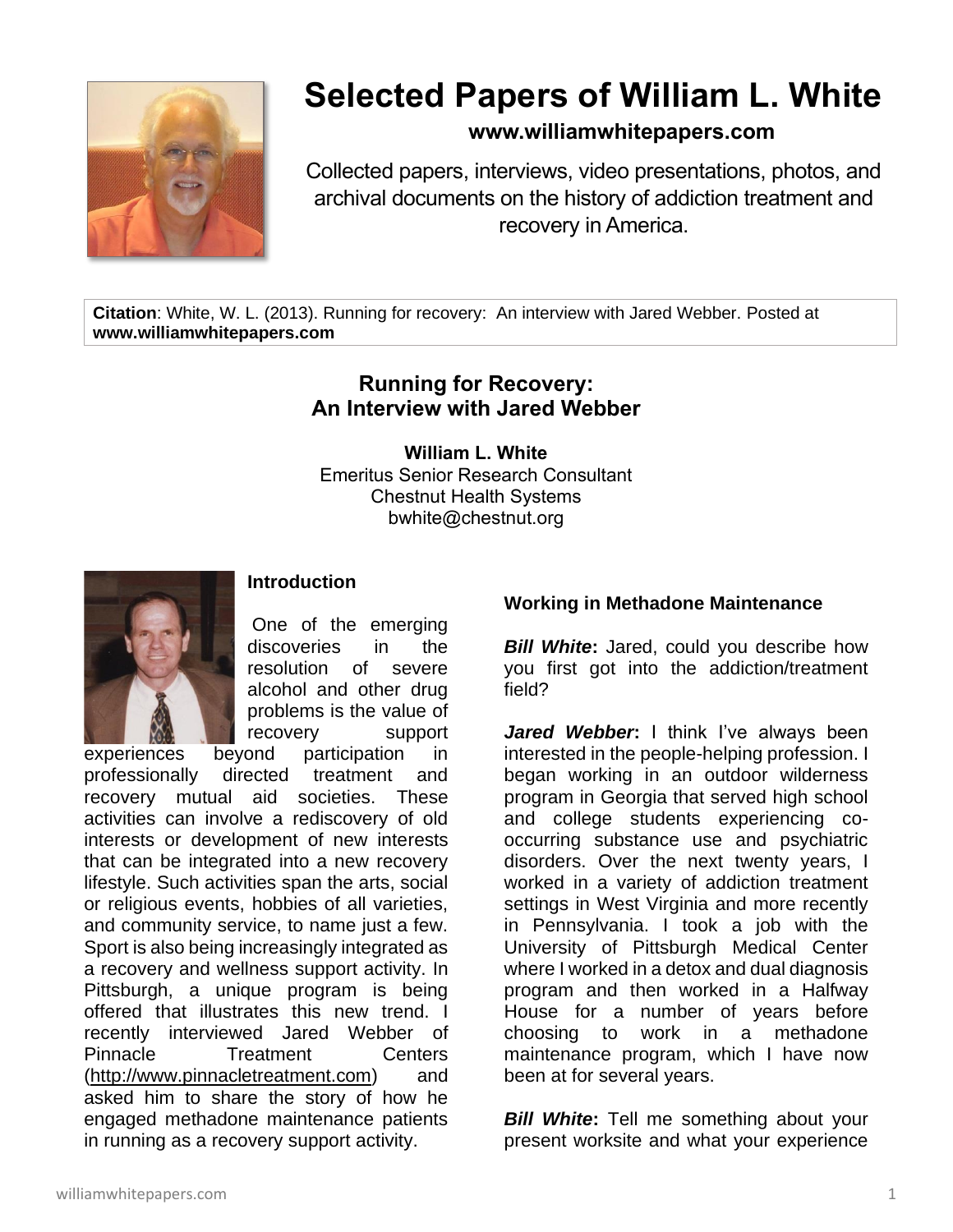has been working in methadone maintenance treatment.

*Jared Webber***:** The program in which I am currently employed—Pinnacle Treatment Centers—offers two components to its treatment. The first is medical and is primarily focused on inducting patients on the appropriate amount of methadone that will stabilize and allow them to pursue abstinence from the illicit use of substances such as heroin and prescription painkillers like oxycodone. The initial methadone dose is directly related to the amount of opiates they were ingesting prior to intake. The other component is the clinical area in which the counselor offers individual and group counseling services. The goal of the counseling is to enhance each patient's coping skills to allow them to face life on life's terms. Typically, the counselor coordinates with the Medical staff to assure an appropriate methadone dose to ensure that the patient is stable while in treatment and pursuing a lifestyle of sobriety. Our counselors also connect patients to our I.O.P. program when needed and coordinate care and referrals to community mental health programs and to NA, AA, and other recovery support programs. For those patients who successfully taper off methadone, counselors are responsible for disposition planning/aftercare planning.

*Bill White***:** What special recovery support needs do you see patients in your clinic experiencing?

*Jared Webber***:** The most critical need is biopsychosocial stabilization, which begins with the medication induction and proceeds to broader physical, mental health, and social needs. The medical needs are particularly acute because of the high rates of Hep C and other chronic health conditions. Working with these patients also involves a lot of work coordinating care with CYF for families, helping with educational needs and vocational needs, and working with probation officers for patients with probation/parole issues.

People addicted to opioids who are seeking help through methadone maintenance are a very challenging group of people to work with. Bill, most of the people I work with are here as a last desperate resort after experiencing numerous other types of treatment that have not resulted in enduring recovery. Helping create hope for recovery for people who have been through such long addiction and treatment careers is quite challenging, but I find it very rewarding.

*Bill White***:** Do the patients you've seen in methadone treatment present with much more severe and complex needs than patients you worked with in other addiction treatment settings?

Jared Webber: Yes, I think so. They have less coping skills needed to manage life on its terms and as a result, bring multiple and complex problems with them to treatment. Opioid addiction consumes everything so there are vast unmet needs that these patients are experiencing at the time they enter treatment—much more so than in any other treatment setting that I have worked in—particularly much more complex health issues.

#### **Running for the Health of It**

*Bill White***:** Now, where did the idea of Running for the Health of It come from?

*Jared Webber***:** I ran cross country in high school and have always believed in the health and wellness benefits of running and exercise. Once I got into the mental health and addictions fields, I began to explore how running or exercising could be integrated into treatment plans. Much of this discovery came from working in the wilderness program in Georgia. A lot of that program was adventure-based, which helped me develop a greater emphasis on physical activity as a part of treatment. This helped me combine two of my own passions into promoting running and exercising in mental health and addiction treatment service settings.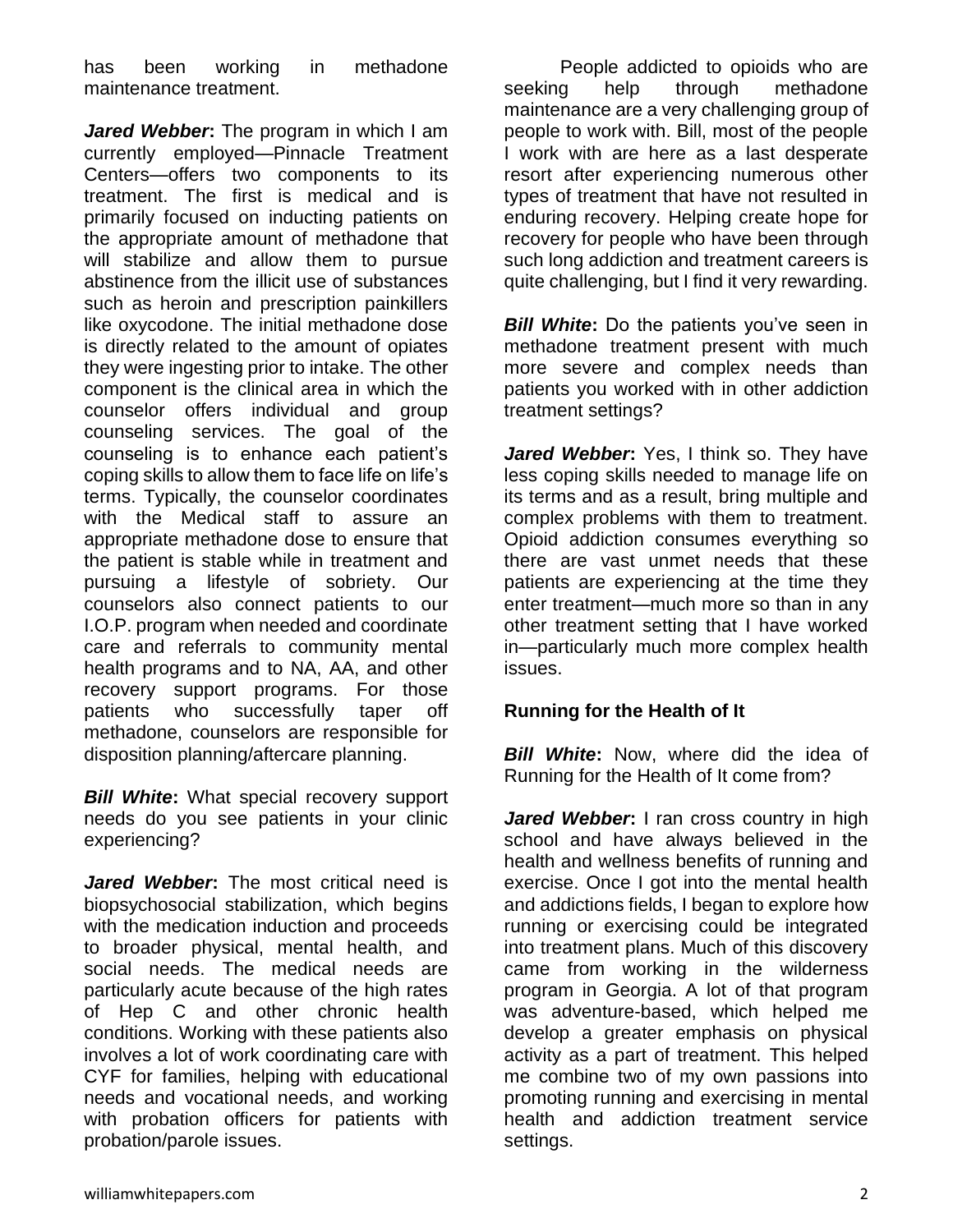*Bill White:* What were the goals of Running for the Health of It when you started?

*Jared Webber***:** I think the goal was certainly to help patients achieve stable recovery, but it was also to provide a unique type of treatment that got them involved outside the program in a more holistic approach to treatment. These patients have been through so many treatment programs. They're used to being in group rooms. They're used to being in individual sessions and just talking about things. What Running for the Health of It did was provide a dynamic program that took recovery support outside the walls of a treatment program through the vehicle of physical exercise. We're not just sitting around talking about health and selfesteem; we're actually DOING something that creates health and self-esteem. And we're doing it in a framework that involves social interaction and expansion of one's coping skills. The goal is still recovery, but it approaches it through activity rather than through talking.

*Bill White***:** How did you get Running for the Health of It started as a formal program?

*Jared Webber***:** First, I had to present it to the staff and administration for their approval. They were quite excited about the idea. I also had to talk with the medical staff here, and they helped me develop a form that could be filled out by each patient's primary care physician to clear them for participation in the running program. I also talked up the idea with some people in the recovery community and discussed it with a Wellness Director at another program here in Pittsburgh. She came and talked to our patients about the importance of exercising, wellness, nutrition, smoking cessation, and other wellness-related issues. I also spoke with an editor of one of Pittsburgh's magazines about our program and what we were trying to do. We tried to involve the community as much as we could.

*Bill White***:** Was Running for the Health of It a voluntary program patients could choose to participate in?

*Jared Webber***:** Yes, I talked with each one of the counselors to see if they might have any clients who might be interested in this type of program. Each counselor then referred individuals to the running program.

*Bill White:* And how many individuals did you end up recruiting to participate?

*Jared Webber***:** We started with 12 patients volunteering out of a clinic population that ranges between 400-450 patients.

**Bill White:** You've told me that a major goal for the program was competing in a Great Race. How much preparation or training time preceded the race?

*Jared Webber***:** We did group meetings in February 2012 to educate volunteers about the running program. Some of it was like psycho-educational groups—teaching them some counseling and some theories about how they can succeed in the running program. We taught them transactional analysis. It was like the adult versus the child and it's the adult who helps us to accomplish things in our life. The child would try to sabotage our involvement in the running program. The first two months were just involved in educating them in the program. Then at the end of March, we started out on the track, which is close to the program. We trained two days out of the week and then we gave each patient a runner's log where they would train by themselves and report on how they were doing in group. We trained from spring to the end of summer and then ran the Great Race on September 30<sup>th</sup>.

*Bill White:* And how many of the twelve individuals that started were able to complete the race?

*Jared Webber***:** There were twelve that were with us through the month of February. We had some attrition in March and April, but six patients finished. Of the six that did not complete the running program, four of those individuals are no longer in the clinic. They went back into the addict lifestyle and back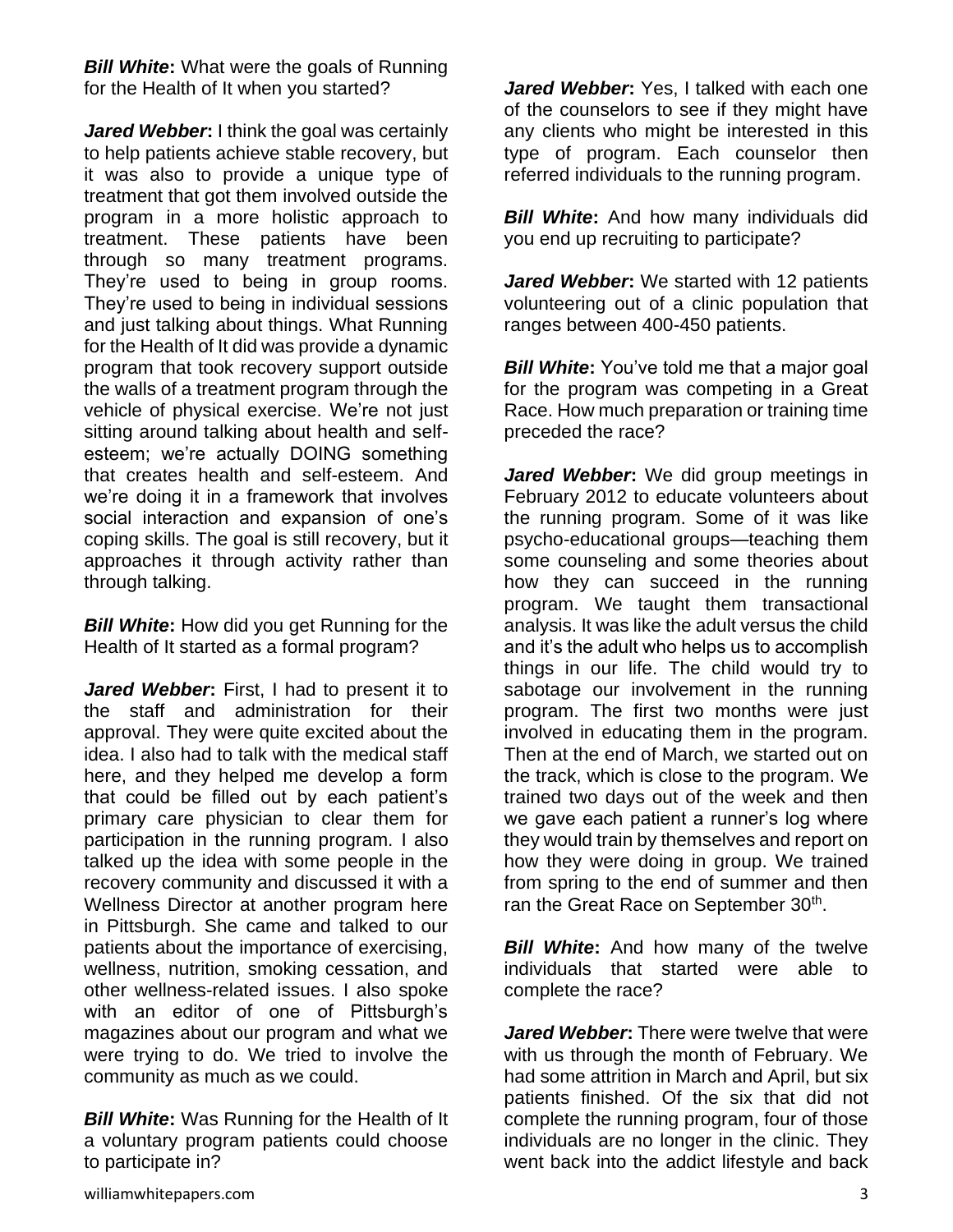into drugs. The individuals who stayed with us were able to stay clean and are still involved in the program. Of the six who completed the race, we had five ladies and one man.

*Bill White***:** What's your perception of what it meant for these individuals to go through the training period and successfully complete the race?

*Jared Webber***:** I think a lot of them developed a new identity and expanded their views of what was possible in their lives. I think it also helped these individuals rise above the stigma that is still associated with methadone treatment. Some of the patients shared with me that they changed their identity from a junkie or an addict to a runner or an athlete. I think the whole experience broadened their horizons in life. They realized that if they could successfully compete in the Great Race, they could also successfully compete in life. The Race became a way of priming their sense of the possible—going back to school, getting their GED, getting a driver's license, and other personal goals. They became very enthused about the possibilities.

We gave them running t-shirts that said, "Running for the Health of It" and when they were in the Great Race, a number of people would come up to our patients and ask them what the running program was all about. It brought them into contact with the larger community and created a new sense of social connectedness. I think these people began to realize, Bill, that they're more than their addiction. They got over some of the shame from their pasts as they shed the addict identity and took on this new identity of runner athlete.

*Bill White***:** Did you observe improvements in the larger, global, physical health of people through this training process and through participation in the race?

*Jared Webber***:** Yes. Those involved talked a lot about their improved physical fitness, how they were getting more in shape or addressing such issues as smoking. Some

also experienced dramatic improvement in particular health conditions as a result of running.

*Bill White***:** There really are a lot of stereotypes about methadone and methadone treatment patients, and those stereotypes would sure seem to be challenged by methadone patients training and competing in a competitive race while in methadone-assisted treatment.

*Jared Webber***:** An individual came up to us at the race and, after talking with us about Running for the Health of It, was so encouraging of these people because she had a son who was opiate-addicted and seeing our patients complete the race gave her greater hope for her son. She was just very encouraging about the program and to our runners.

*Bill White***:** What do you think are some of the important lessons you've drawn from your work with patients involved in Running for the Health of It?

*Jared Webber***:** I think I've certainly become more patient with these patients. Most of our patients have lost much of their internal motivation. They have never had or have lost their ability to work within structure or daily routines. So we put them in a routine and sometimes they would show up late. I'm not used to showing up late to anything (laughs), so it took patience on my part. I had to scale down my initial impatience, and when I did that, I became more accepting and more encouraging of them. So I first learned an awful lot about myself. And then I developed great respect for how far our runners could develop over the course of a year—as people in recovery and as runners.

I was also able to use some counseling theories in ways I had not expected. For example, I used Rational Emotive Therapy (RET) from Albert Ellis as part of our training. I taught them about activating events and their beliefs and how they could dispute them. We just taught them that the quality of their life comes from the quality of their thoughts, and they came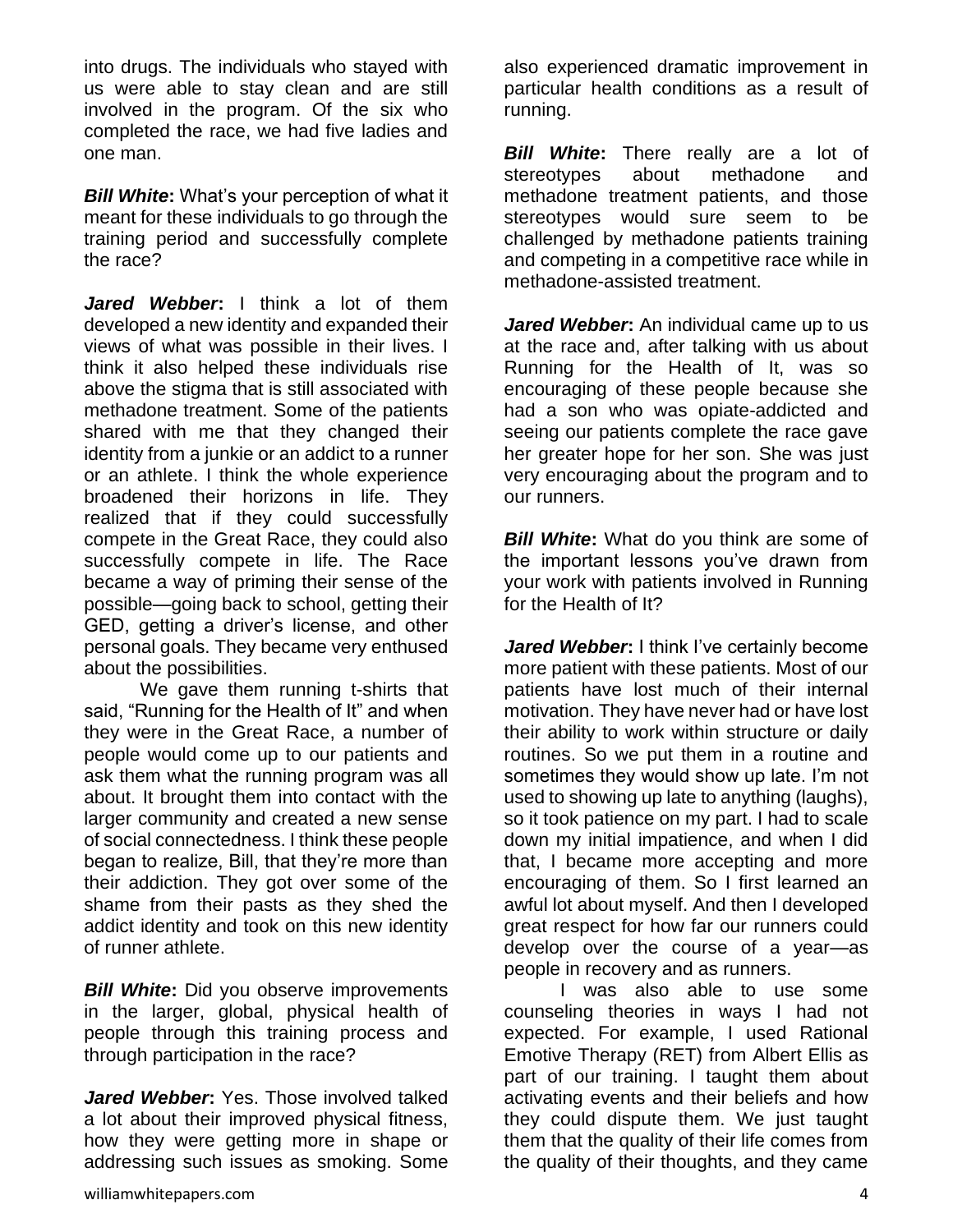to really understand and use that, Bill. It was just tremendous.

*Bill White***:** You referenced needing to initially lower your expectations. I'm wondering when you did that and really accepted and engaged the patients if you were then able to collectively raise expectations.

*Jared Webber***:** Absolutely. At the start of the program in February, I didn't even know if people would show up. But as they continued to show up and we talked about the importance of commitment and perseverance, I think all of us raised our expectations. A lot of them didn't think that they could complete the Great Race because the race was a 5K with about 5,000 people competing in it. That can be pretty daunting, but we were to able raise their expectations by supporting them and developing support within the group that we could really do this. And I would number off the days, like if it was in the middle of summer, I'd say, "We got 60 more days until we're running the Great Race." We also visually rehearsed the race. We would go over a map of the race. We would show them where it's at and we would help them visualize that "You guys can do this." So we raised their expectations from "I'm not sure I want to show up twice a week for running" to the point where they realized that "We can and will accomplish this."

*Bill White***:** What are your thoughts after this experience about the potential role of sport in long-term addiction recovery?

*Jared Webber***:** Sport offers so many lessons relevant to recovery—discipline, perseverance, commitment. Sport can be a very healthy outlet for people in recovery, Bill. And it provides a way to express emotions in healthy ways rather than to selfmedicate them through intoxication. The discipline created through a running program can be an important component to long-term recovery.

**Bill White:** I'm wondering if all of you ran together during the race.

*Jared Webber***:** For the most part, we did. There was some separation since a couple of people ran the whole thing much faster and waited for the rest of us at the end of the race but the majority of us ran together. It was just so interesting to watch these people interact with other runners and to support each other during the race. The patients were able to support each other but they were also able to get support from the other runners.

One of the challenges of recovery is moving out of invisibility as an addict. Those in the running program became visible because they were interacting with the running community. They became runners. They were a part of society they had long wanted to join, and on that Sunday of the race, they were part of and contributed to that society.

*Bill White***:** What are your future plans for Running for the Health of It?

*Jared Webber***:** We're talking right now about doing it again in the coming year. We're talking with the counselors again with hopes of starting a new cycle in the spring. I've already talked with some of the other runners and they're enthused about doing it again and they're out recruiting some of the other clients to see if they might be interested in doing it. So we're definitely going to try to do it again.

*Bill White***:** What advice would you have for others who would like to replicate Running for the Health of It inside an addiction treatment setting?

*Jared Webber***:** Looking back on my experience, you certainly need a plan. You need resources and support. You need a track that you can run on that's relatively close to the treatment site. You need the support of the clinic—the administration, the medical team, and the counselors. You need to reach out to the community. But more than anything, you have to have one or more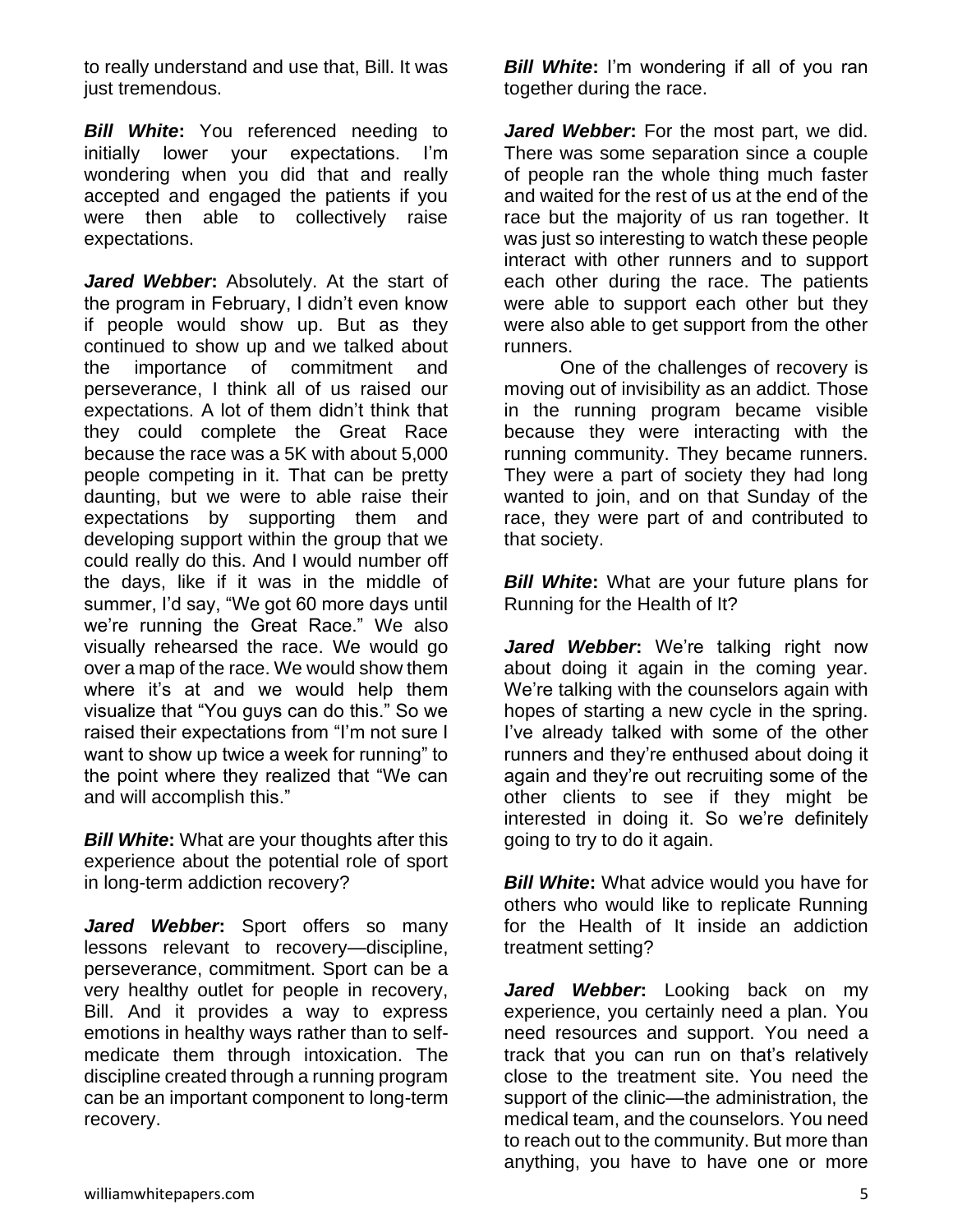people leading the project who are deeply committed to it.

*Bill White***:** Were there things you had to do to keep participants engaged?

*Jared Webber***:** We got those involved used to psycho-educational groups so we would just bring them back into groups and we would talk about issues as they were coming up. But I think what was helpful for this kind of program, Bill, was to talk with them out on the track. Maybe sometimes the group wasn't warranted because the tension was so high but we would talk them down out of that tension just running out on the track and that was really what the program was for.

*Bill White***:** Would you be available for other people that might want to contact you to talk about how they might replicate this in their programs?

*Jared Webber***:** I would love to. I can be reached by email at jrdwbbr235@gmail.com.

**Bill White:** As you look back over this first cycle of Running for the Health of It, what do you feel best about?

*Jared Webber***:** I think it is witnessing how this type of program can actually impact people's lives. Running for the Health of It can achieve a lot of things, including helping people experience brand-new feelings, such as a genuine feeling of accomplishment or finishing something that they start. To see the expressions on their faces at the finish line of the race was a tremendous experience for me. And the running program became one more reason to stay drug-free each day. Our participants learned some very important life lessons that I think we all need to learn—the importance of commitment, the rewards of perseverance, that when you get knocked down, you gotta get back up and get into the race. Our runners learned how to do that.

*Bill White***:** Jared, thank you so much for sharing this experience with us.